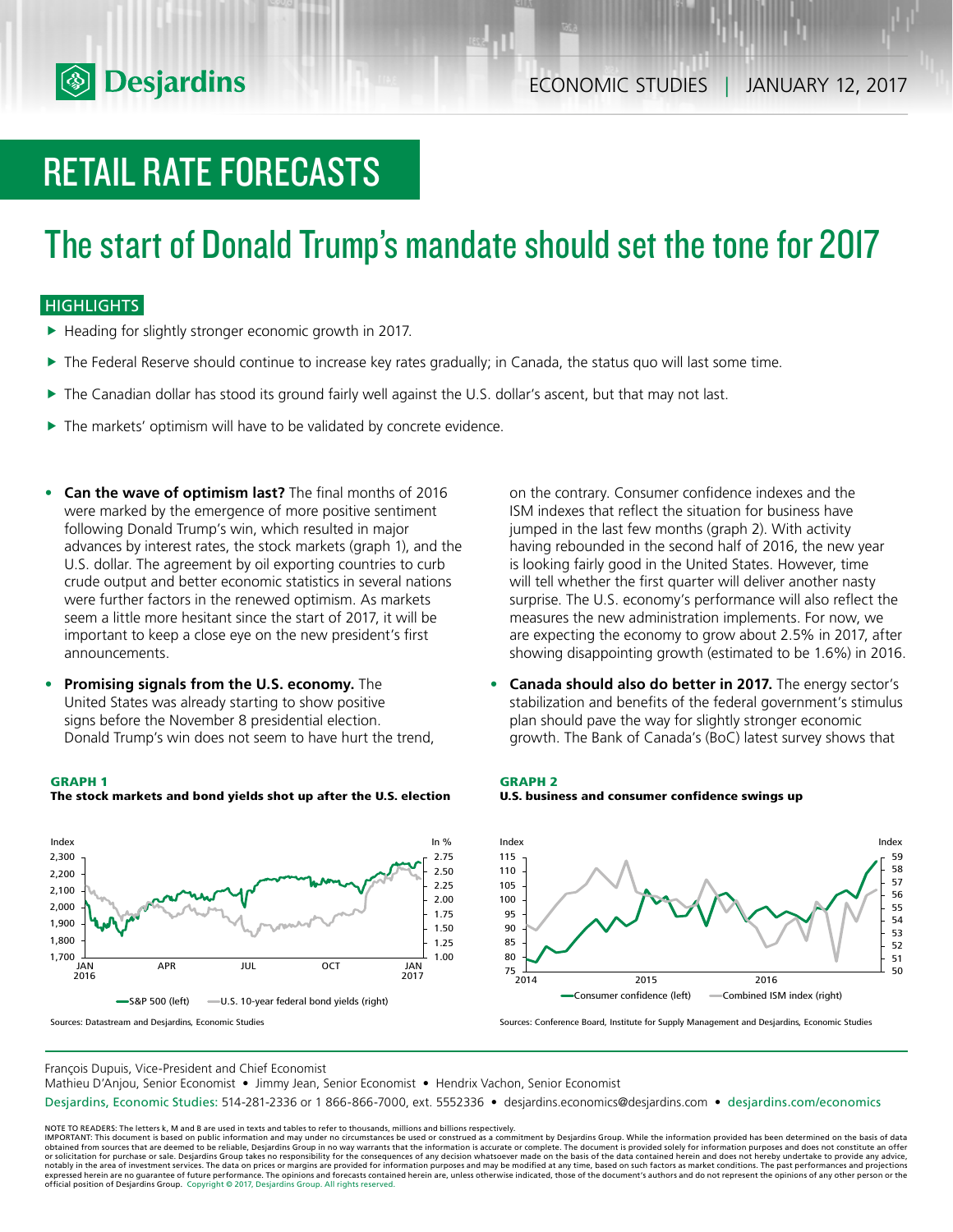Canadian businesses are more confident and have raised their hiring and investment intentions (graph 3). Although 2016 was a tough year for economic growth, the labour market's solid performance is also encouraging. Some headwinds will continue to hamper Canada's economy, however, such as the housing market slowdown expected in several regions, and uncertainties over NAFTA's future.

**Desjardins** 

- **• Heading for smaller bond yield increases.** Bond yields surged at the end of 2016 and now seem ripe for some consolidation over the next few months. The Federal Reserve raised its key rates a second time in December, and is expected to slowly tighten its monetary policy in the quarters to come. Despite a few encouraging signals from Canada's economy, the many risks should persuade the BoC to wait until late 2018 before starting to firm up its monetary policy.
- **• Toward a slow rise in retail rates.** Posted retail rates have been quite stable in recent months, a phenomenon that could well persist throughout 2017. However, the rise by bond yields has a substantial impact on Canadian financial institutions' financing costs, with many raising their promotional mortgage rates in the last few months. The slow uptrend for the mortgage rates actually offered in Canada could continue. Variable retail and very short-term rates should be less affected

### **GRAPH 3**

**Investment and hiring intentions are up in Canada**



Sources: Bank of Canada and Desjardins, Economic Studies

in 2017, benefiting from the Canadian monetary policy status quo.

# **TABLE 1**

# **Forecasts: Retail rate**

|                                | <b>DISCOUNT</b><br><b>RATE</b> | <b>PRIME RATE</b> | <b>MORTGAGE RATE</b> |               |               | <b>TERM SAVINGS</b> <sup>1</sup> |               |               |
|--------------------------------|--------------------------------|-------------------|----------------------|---------------|---------------|----------------------------------|---------------|---------------|
| IN %                           |                                |                   | 1 year               | 3 years       | 5 years       | 1 year                           | 3 years       | 5 years       |
| <b>Realized</b> (end of month) |                                |                   |                      |               |               |                                  |               |               |
| <b>July 2016</b>               | 0.75                           | 2.70              | 3.14                 | 3.39          | 4.74          | 0.85                             | 1.15          | 1.50          |
| August 2016                    | 0.75                           | 2.70              | 3.14                 | 3.39          | 4.74          | 0.85                             | 1.15          | 1.50          |
| Sept. 2016                     | 0.75                           | 2.70              | 3.14                 | 3.39          | 4.74          | 0.85                             | 1.15          | 1.50          |
| Oct. 2016                      | 0.75                           | 2.70              | 3.14                 | 3.39          | 4.74          | 0.85                             | 1.15          | 1.50          |
| Nov. 2016                      | 0.75                           | 2.70              | 3.14                 | 3.39          | 4.74          | 0.85                             | 1.15          | 1.50          |
| Dec. 2016                      | 0.75                           | 2.70              | 3.14                 | 3.39          | 4.74          | 0.85                             | 1.15          | 1.50          |
| Jan. 11, 2017                  | 0.75                           | 2.70              | 3.14                 | 3.39          | 4.74          | 0.85                             | 1.15          | 1.50          |
| <b>Forecasts</b>               |                                |                   |                      |               |               |                                  |               |               |
| End of quarter                 |                                |                   |                      |               |               |                                  |               |               |
| 2017: Q1                       | $0.50 - 1.00$                  | $2.45 - 2.95$     | $2.89 - 3.39$        | $3.14 - 3.64$ | 4.49-4.99     | $0.60 - 1.10$                    | $0.90 - 1.40$ | $1.25 - 1.75$ |
| 2017: Q2                       | $0.50 - 1.00$                  | $2.45 - 2.95$     | $2.89 - 3.39$        | $3.14 - 3.64$ | 4.49-4.99     | $0.60 - 1.10$                    | $0.90 - 1.40$ | $1.25 - 1.75$ |
| 2017: Q3                       | $0.50 - 1.00$                  | $2.45 - 2.95$     | $2.89 - 3.39$        | $3.14 - 3.64$ | 4.49-4.99     | $0.60 - 1.10$                    | $0.90 - 1.40$ | $1.25 - 1.75$ |
| 2017: Q4                       | $0.50 - 1.00$                  | $2.45 - 2.95$     | $2.89 - 3.39$        | $3.14 - 3.64$ | 4.49-4.99     | $0.60 - 1.10$                    | $0.90 - 1.40$ | $1.25 - 1.75$ |
| End of year                    |                                |                   |                      |               |               |                                  |               |               |
| 2018                           | $0.50 - 1.50$                  | $2.45 - 3.45$     | $2.95 - 3.75$        | $3.40 - 4.20$ | $4.70 - 5.50$ | $0.60 - 1.40$                    | $1.00 - 1.80$ | $1.40 - 2.20$ |
| 2019                           | $0.25 - 1.25$                  | $2.20 - 3.20$     | $2.60 - 3.40$        | $2.90 - 3.70$ | $4.40 - 5.20$ | $0.35 - 1.15$                    | $0.75 - 1.55$ | $1.20 - 2.00$ |
| 2020                           | $0.25 - 1.25$                  | $2.20 - 3.20$     | $2.60 - 3.40$        | $3.00 - 3.80$ | $4.50 - 5.30$ | $0.35 - 1.15$                    | $0.80 - 1.60$ | $1.25 - 2.05$ |

<sup>1</sup> Non-redeemable (annual); NOTE: Forecasts are expressed as ranges.

Source: Desjardins, Economic Studies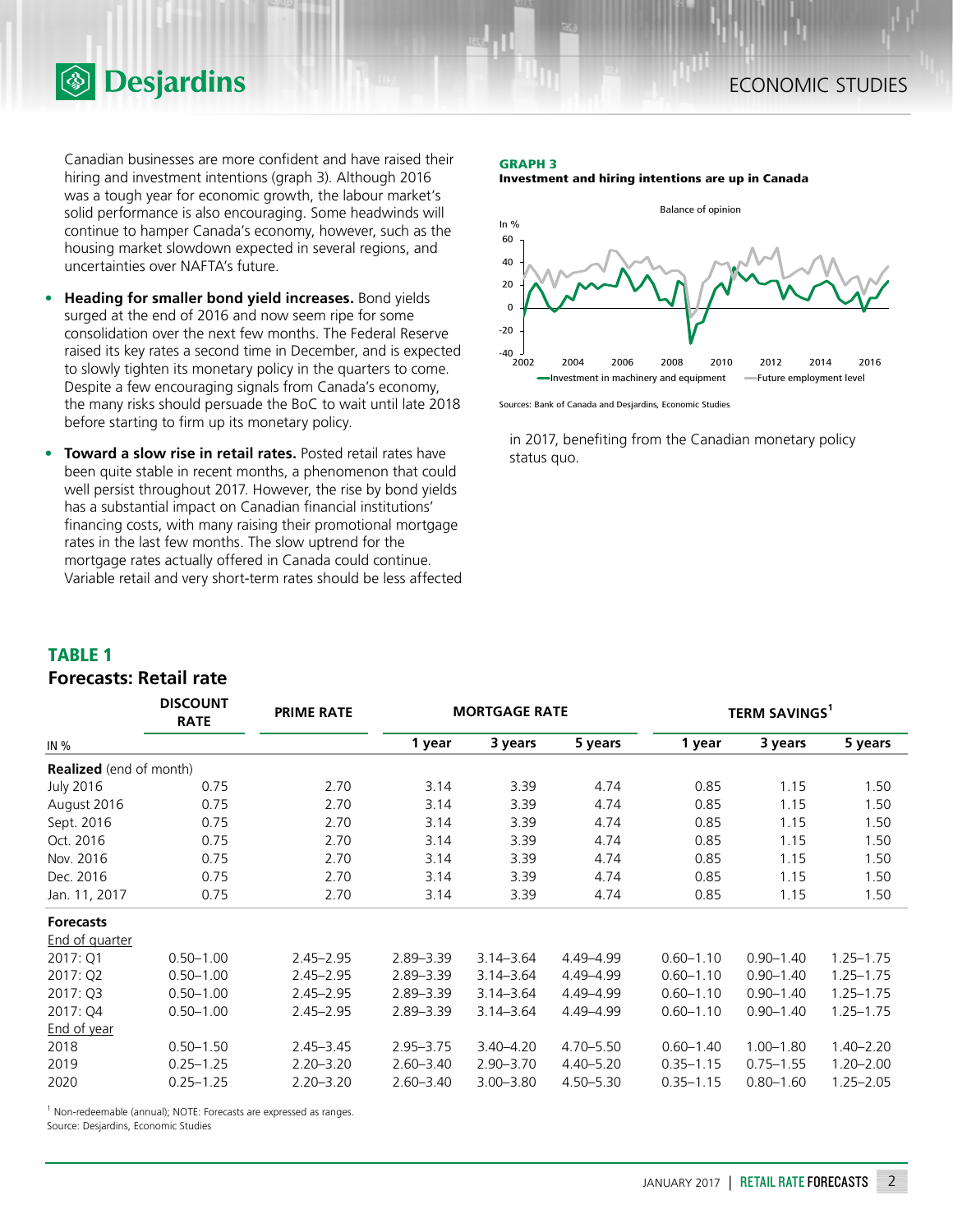# Exchange rate

**<b>Desjardins** 

The loonie has stood its ground fairly well against the U.S. dollar's ascent

- The Canadian dollar was oscillating around US\$0.74 (C\$1.35/US\$) before the end of 2016. It has gone up since then, and is currently around US\$0.76 (C\$1.32/US\$), about 1% higher than it was before the U.S. election on November 8. The Canadian dollar's performance against the greenback contrasts with that of the other currencies. Although the U.S. dollar edged back recently, the fact remains that it has continued to rise against most other currencies since last November (graph 4).
- The main factor helping the greenback is expectations for U.S. monetary policy firming. This is being reflected in interest rate spreads, among other things, which often correlate well with exchange rates. The Canadian dollar's value has tracked the spread between Canadian and U.S. 2-year rates especially well in the last few years (graph 5). More recently, however, Canada's currency has clearly not fallen as much as dictated by interest rate movements. In fact, other positive factors compensated, allowing the loonie to do well. Firstly, oil prices have risen since mid-November. Also, Canadian economic statistics have generally been better than anticipated, even suggesting to some that the Bank of Canada (BoC) could take a more optimistic tone.
- **• Forecasts:** We still pessimistic about the loonie. Our forecasts include greater widening of rate spreads with the United States, and small gains by oil prices. We also think the BoC will maintain a fairly cautious tone, given the numerous risks that continue to loom over the economy. The Canadian exchange rate should end 2017 at close to US\$0.71 (C\$1.41/US\$).

#### **GRAPH 4**

**The U.S. dollar has gained against nearly almost all currencies since November 8**



Sources: Datastream and Desjardins, Economic Studies

#### **GRAPH 5**





Sources: Datastream and Desjardins, Economic Studies

| <b>Determinants</b>   | <b>Short-term</b> | Long-term |
|-----------------------|-------------------|-----------|
| Oil prices            |                   | ↗         |
| Metals prices         |                   | ↗         |
| Interest rate spreads |                   | →         |

| <b>TABLE 2</b>             |  |
|----------------------------|--|
| <b>Forecasts: Currency</b> |  |

|                      | 2016   |        | 2017   |        |        |        | 2018   |        |        |        |
|----------------------|--------|--------|--------|--------|--------|--------|--------|--------|--------|--------|
| <b>END OF PERIOD</b> | Q3     | Q4     | Q1f    | Q2f    | Q3f    | Q4f    | Q1f    | Q2f    | Q3f    | Q4f    |
| US\$/CAN\$           | 0.7617 | 0.7445 | 0.7400 | 0.7300 | 0.7200 | 0.7100 | 0.7100 | 0.7000 | 0.7100 | 0.7200 |
| CAN\$/US\$           | 3129   | 1.3433 | 1.3514 | 1.3699 | 1.3889 | 1.4085 | 1.4085 | 1.4286 | 1.4085 | .3889  |
| CAN\$/€              | 1.4754 | 1.4168 | 1.4189 | .4247  | .4306  | 1.4366 | 1.4225 | .4429  | .4085  | 1.4028 |
| USS/E                | .1238  | .0547  | 1.0500 | 1.0400 | 1.0300 | 1.0200 | .0100  | 1.0100 | 1.0000 | 1.0100 |
| US\$/£               | .2990  | .2357  | .2400  | .2000  | 1.1700 | 1.1500 | 1.1400 | 1.1200 | 1.1000 | 1.1000 |

f: forecasts

Sources: Datastream and Desjardins, Economic Studies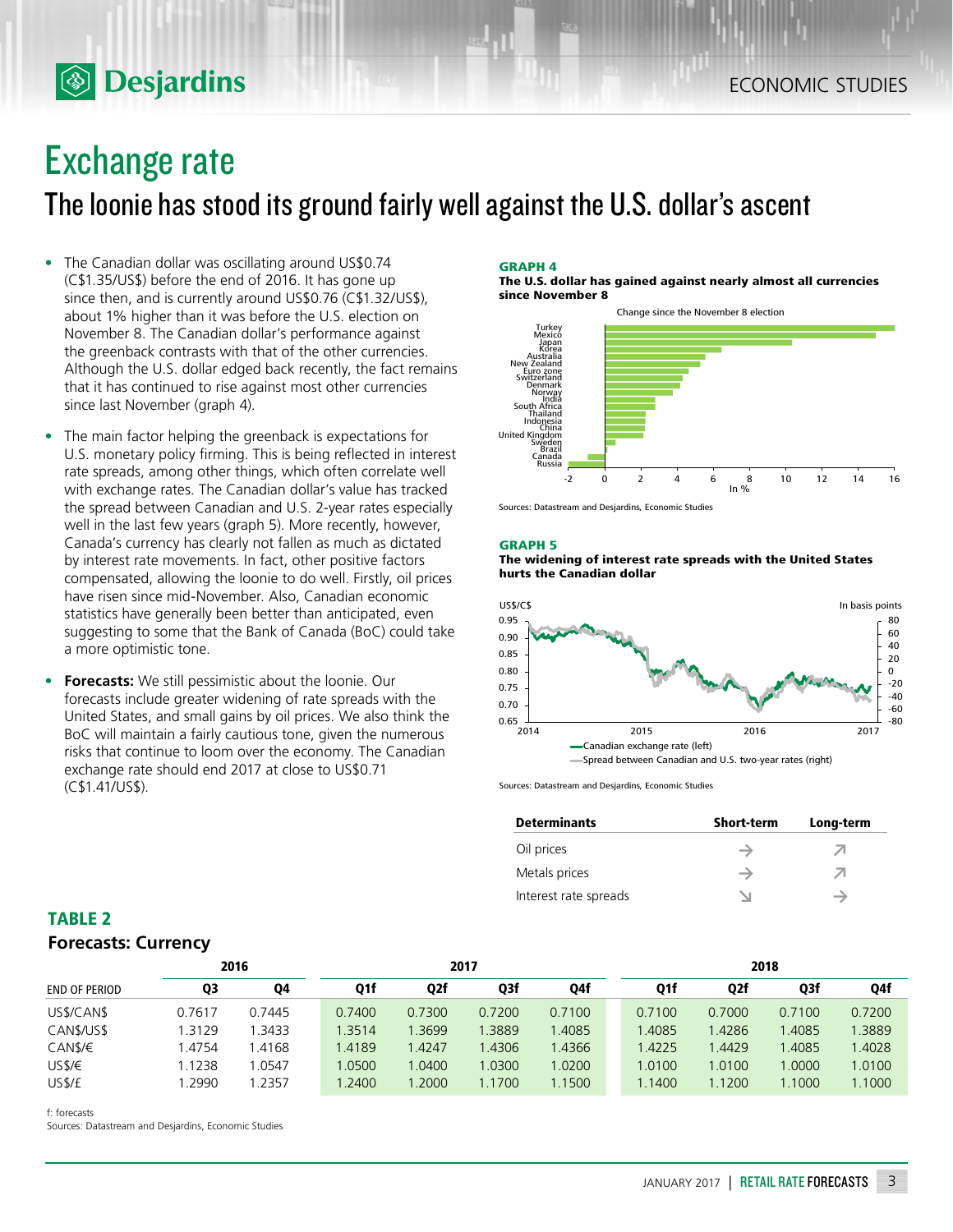# Asset classes return

**<b>Desjardins** 

Market optimism will have to be validated by concrete evidence in 2017

### **• The theme for 2016 was the stock markets'**

**defiance.** It first showed following the referendum in the United Kingdom. Stock markets stumbled for a few days, then shot up spectacularly. Donald Trump's surprise win in November also triggered a stock market shakeout, lasting a grand total of three hours! In just a few weeks, the indexes set new records. Nothing shook the markets in December, however. The Federal Reserve (Fed) announced a rate hike, as anticipated, and a wide array of U.S. confidence indexes soared, corroborating the stock market enthusiasm. It was in this rosy environment that the stock markets ended the year, delivering generous returns. The S&P 500 posted a total return of 12.0%. The Canadian stock market avenged its 8.3% loss of 2015 by yielding a spectacular 21.1% in 2016, dominating the stock markets of several developed nations (graph 6). Equity had a tougher year in developed nations abroad, with the MSCI EAFE index returning 5.9% (1.5% in U.S. dollars). Given Brexit, however, we could have expected worse.

- **• Will the stock markets repeat this performance in 2017?**  Since 2014, the S&P 500 forward price/earnings ratio has oscillated between 15.0 and 17.5. It is now at the top of this range. This valuation may seem slightly high, historically, but is a little more justified given the extremely low interest rate environment and the fact that the bond market is even more expensive. Despite that, incursions above 18.0 have rarely ended well. The indexes should therefore be guided by the prospects of higher profits. This could be difficult given already lofty expectations (graph 7).
- **• Investors seem to be banking heavily on the new U.S. administration, but there are a lot of question marks about how profits will respond under the policies that will be announced.** For example, the pledged tax cuts for business could help somewhat, but the increase in input costs due to new tariff barriers and the U.S. dollar's rise are some of the factors that could work in the other direction. Beyond that, the new U.S. administration's foreign policy directions could destabilize the geopolitical climate and end up sapping market confidence. Many questions remain unanswered and, in our view, the risks of a market tailspin are not negligible, especially given that stock market optimism seems to have reached a climax. In this spirit, the S&P 500 should post a smaller return of around 9.0% this year, factoring in the possibility of one or two tougher quarters.
- **• In Canada, one can hardly hope for a return better than 2016's.** The total return of 21.1% is the biggest recorded since 2009. This S&P/TSX performance occurred

#### **GRAPH 6**

**The Canadian stock market stood out in 2016**



Sources: Bloomberg and Desjardins, Economic Studies

#### **GRAPH 7**





Sources: Standard & Poor's and Desjardins, Economic Studies

# **GRAPH 8**

#### **Canada's stock market performance has been closely tied to crude oil in recent years**

S&P/TSX and crude oil price



Sources: Bloomberg and Desjardins, Economic Studies

JANUARY 2017 | RETAIL RATE FORECASTS 4